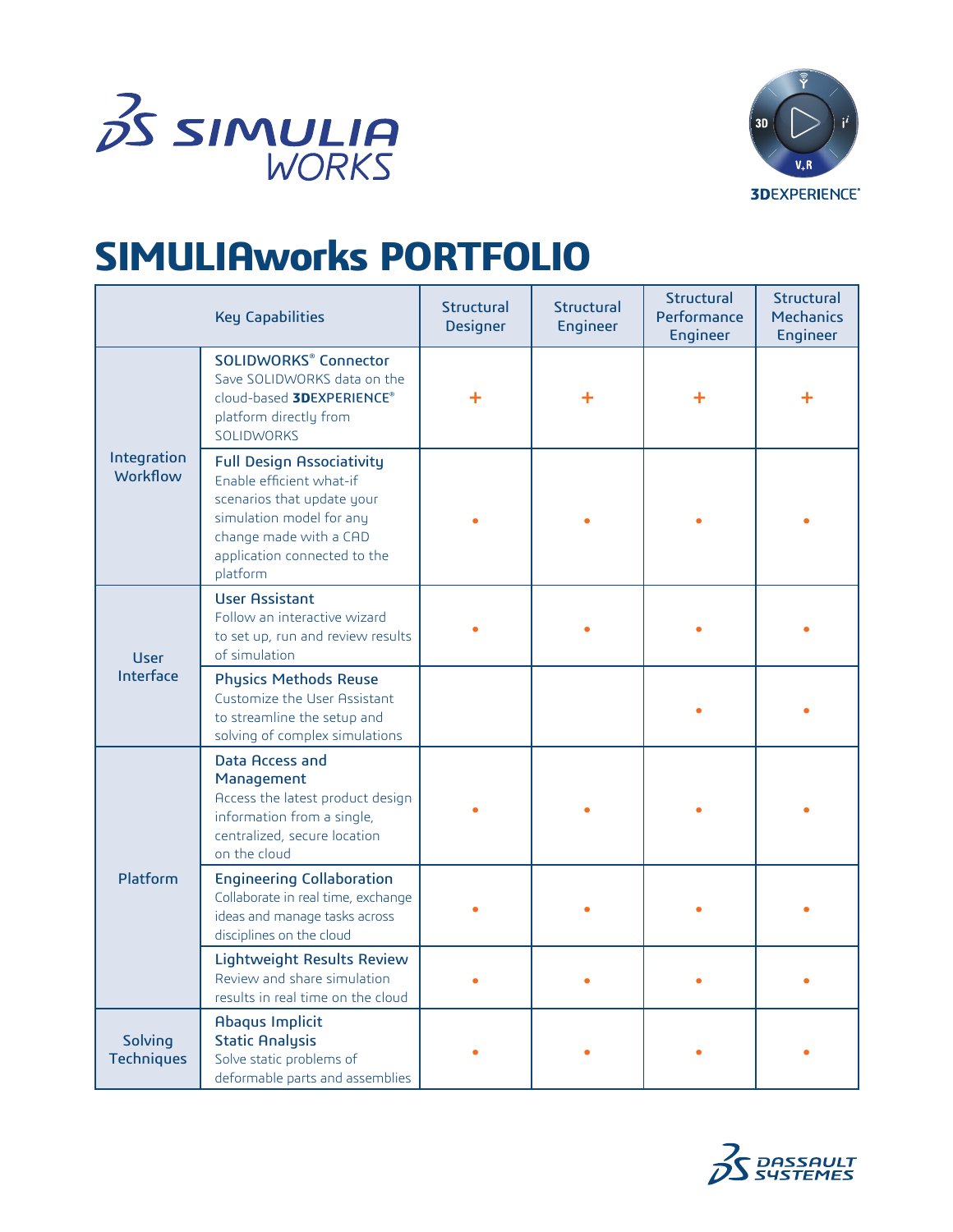|                              | <b>Key Capabilities</b>                                                                                                                                                                  | Structural<br><b>Designer</b> | <b>Structural</b><br><b>Engineer</b> | Structural<br>Performance<br><b>Engineer</b> | Structural<br><b>Mechanics</b><br><b>Engineer</b> |
|------------------------------|------------------------------------------------------------------------------------------------------------------------------------------------------------------------------------------|-------------------------------|--------------------------------------|----------------------------------------------|---------------------------------------------------|
| Solving<br><b>Techniques</b> | <b>Abaqus Implicit</b><br><b>Dynamic Analysis</b><br>Solve nonlinear transient and<br>quasi-static problems such as<br>snap fits                                                         |                               |                                      |                                              |                                                   |
|                              | <b>Abaqus Explicit</b><br><b>Dynamic Analysis</b><br>Solve nonlinear dynamic<br>problems such as drop test<br>and impact                                                                 |                               |                                      |                                              |                                                   |
| Scenario                     | <b>Linear Analysis</b><br>Run static, thermal<br>(steady-state), frequency,<br>and buckling studies                                                                                      |                               |                                      |                                              |                                                   |
|                              | <b>Advanced Linear Analysis</b><br>Run modal transient and model<br>harmonic studies                                                                                                     |                               |                                      |                                              |                                                   |
|                              | <b>Nonlinear Analysis</b><br>Run nonlinear static, thermal<br>(transient) and visco/creep studies                                                                                        |                               |                                      |                                              |                                                   |
|                              | <b>Advanced Nonlinear Analysis</b><br>Run explicit dynamic, post-<br>buckling, random vibrations and<br>complex frequency (with possible<br>preloading effects) studies                  |                               |                                      |                                              |                                                   |
|                              | <b>Sequential Multi-Step</b><br><b>Simulations</b><br>Set up automatic sequential<br>loading in one simulation                                                                           |                               |                                      |                                              |                                                   |
|                              | <b>Abaqus General Contact</b><br>Automatically set up<br>component contact                                                                                                               |                               |                                      |                                              |                                                   |
| Model                        | Connections<br>Set up modeling of multiple<br>components in an assembly                                                                                                                  |                               |                                      |                                              |                                                   |
|                              | <b>Adaptive Solid Meshing</b><br>Automatically refine meshes for<br>higher accuracy where needed                                                                                         |                               |                                      |                                              |                                                   |
|                              | <b>Comprehensive Meshing</b><br><b>Capabilities</b><br>Create high-quality meshes<br>for solids, shells, and beams                                                                       |                               |                                      |                                              |                                                   |
|                              | <b>Rule-Based Meshing</b><br>Set meshing size and<br>specifications (holes, fillets)<br>for automatic high-quality<br>mesh creation                                                      |                               |                                      |                                              |                                                   |
|                              | <b>Geometry Preparation</b><br>& Simplification<br>Automatically remove undesired<br>geometry (holes, fillets, logos),<br>extract mid-surface, and partition<br>geometry for hex meshing |                               |                                      |                                              |                                                   |